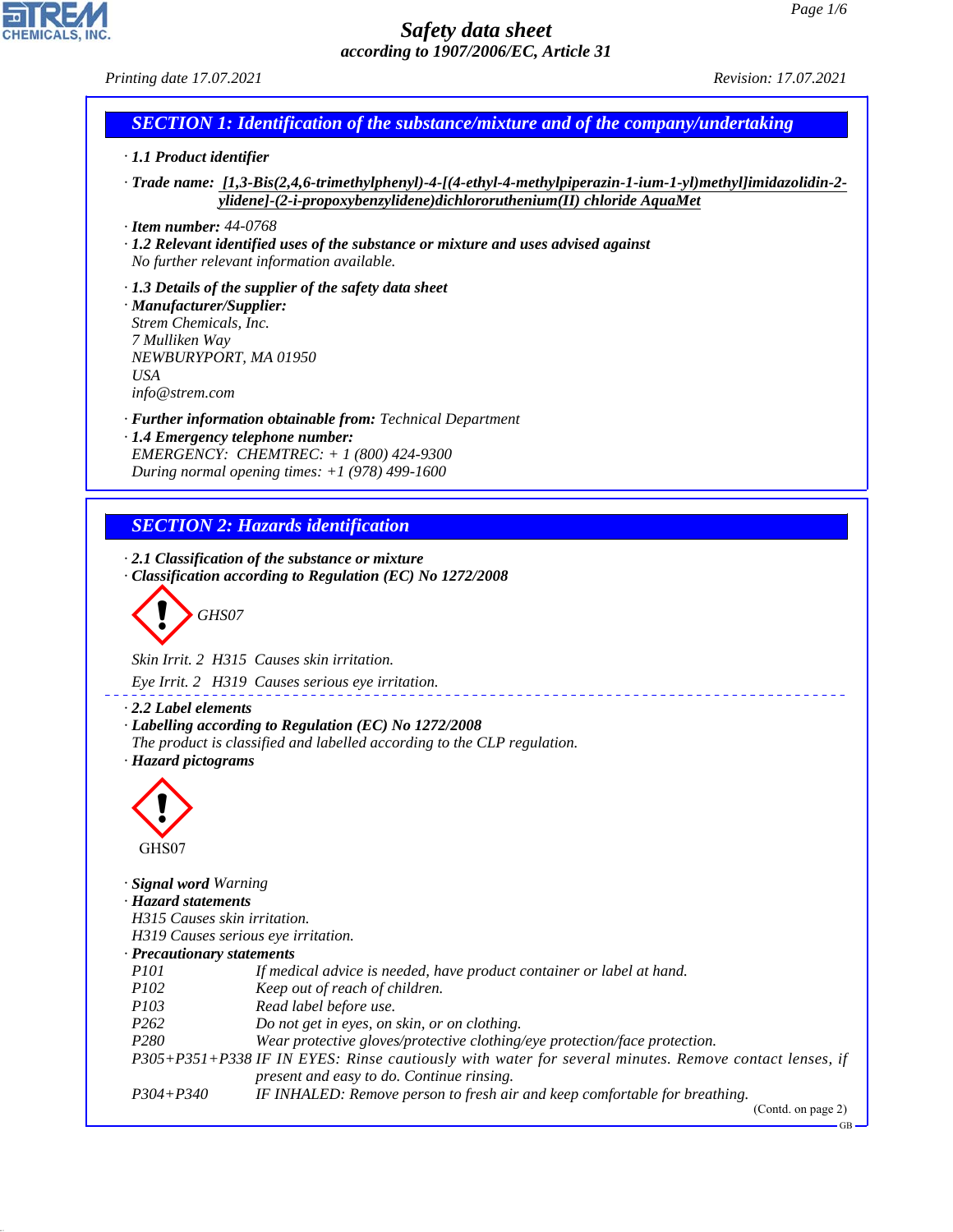*Printing date 17.07.2021 Revision: 17.07.2021*

*Trade name: [1,3-Bis(2,4,6-trimethylphenyl)-4-[(4-ethyl-4-methylpiperazin-1-ium-1-yl)methyl]imidazolidin-2 ylidene]-(2-i-propoxybenzylidene)dichlororuthenium(II) chloride AquaMet*

(Contd. of page 1)

| P403+P233 | Store in a well-ventilated place. Keep container tightly closed.                       |
|-----------|----------------------------------------------------------------------------------------|
| P501      | Dispose of contents/container in accordance with local/regional/national/international |
|           | <i>regulations.</i>                                                                    |

*· 2.3 Other hazards*

*· Results of PBT and vPvB assessment*

*· PBT: Not applicable.*

*· vPvB: Not applicable.*

#### *SECTION 3: Composition/information on ingredients*

*· 3.2 Chemical characterisation: Mixtures*

*· Description: Mixture of substances listed below with nonhazardous additions.*

*· Dangerous components: Void*

*· Additional information: For the wording of the listed hazard phrases refer to section 16.*

### *SECTION 4: First aid measures*

*· 4.1 Description of first aid measures*

- *· After inhalation: In case of unconsciousness place patient stably in side position for transportation.*
- *· After skin contact: Immediately wash with water and soap and rinse thoroughly.*
- *· After eye contact:*

*Rinse opened eye for several minutes under running water. If symptoms persist, consult a doctor.*

- *· After swallowing: If symptoms persist consult doctor.*
- *· 4.2 Most important symptoms and effects, both acute and delayed No further relevant information available.*
- *· 4.3 Indication of any immediate medical attention and special treatment needed*

*No further relevant information available.*

### *SECTION 5: Firefighting measures*

- *· 5.1 Extinguishing media*
- *· Suitable extinguishing agents:*
- *CO2, powder or water spray. Fight larger fires with water spray or alcohol resistant foam.*
- *· 5.2 Special hazards arising from the substance or mixture No further relevant information available.*
- *· 5.3 Advice for firefighters*
- *· Protective equipment: No special measures required.*

### *SECTION 6: Accidental release measures*

- *· 6.1 Personal precautions, protective equipment and emergency procedures Not required.*
- *· 6.2 Environmental precautions: No special measures required.*

*· 6.3 Methods and material for containment and cleaning up:*

*Dispose contaminated material as waste according to item 13.*

*· 6.4 Reference to other sections*

44.1.1

- *See Section 7 for information on safe handling.*
- *See Section 8 for information on personal protection equipment.*
- *See Section 13 for disposal information.*

(Contd. on page 3)

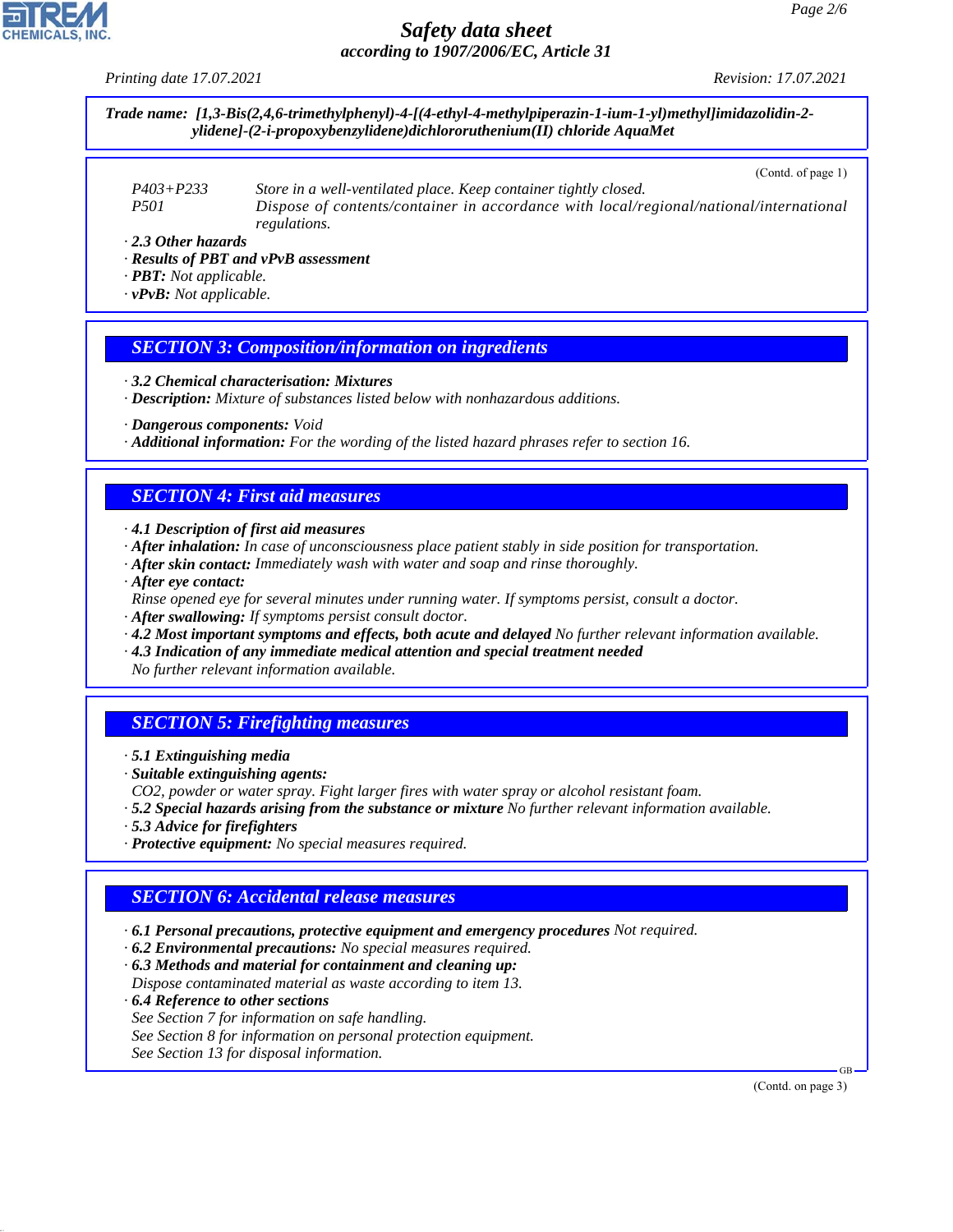*Printing date 17.07.2021 Revision: 17.07.2021*

*Trade name: [1,3-Bis(2,4,6-trimethylphenyl)-4-[(4-ethyl-4-methylpiperazin-1-ium-1-yl)methyl]imidazolidin-2 ylidene]-(2-i-propoxybenzylidene)dichlororuthenium(II) chloride AquaMet*

(Contd. of page 2)

## *SECTION 7: Handling and storage*

- *· 7.1 Precautions for safe handling No special precautions are necessary if used correctly.*
- *· Information about fire and explosion protection: No special measures required.*
- *· 7.2 Conditions for safe storage, including any incompatibilities*
- *· Storage: Keep cool.*
- *· Requirements to be met by storerooms and receptacles: No special requirements.*
- *· Information about storage in one common storage facility: Not required.*
- *· Further information about storage conditions: Keep container tightly sealed.*
- *· Recommended storage temperature: Store at temperatures not exceeding -18 °C. Keep cool.*
- *· 7.3 Specific end use(s) No further relevant information available.*

### *SECTION 8: Exposure controls/personal protection*

*· Additional information about design of technical facilities: No further data; see item 7.*

- *· 8.1 Control parameters*
- *· Ingredients with limit values that require monitoring at the workplace:*

*The product does not contain any relevant quantities of materials with critical values that have to be monitored at the workplace.*

*· Additional information: The lists valid during the making were used as basis.*

*· 8.2 Exposure controls*

- *· Personal protective equipment:*
- *· General protective and hygienic measures:*

*Keep away from foodstuffs, beverages and feed. Immediately remove all soiled and contaminated clothing Wash hands before breaks and at the end of work. Avoid contact with the eyes and skin.*

- *· Respiratory protection: Not required.*
- *· Protection of hands:*



\_S*Protective gloves*

*The glove material has to be impermeable and resistant to the product/ the substance/ the preparation. Due to missing tests no recommendation to the glove material can be given for the product/ the preparation/ the chemical mixture.*

*Selection of the glove material on consideration of the penetration times, rates of diffusion and the degradation · Material of gloves*

*The selection of the suitable gloves does not only depend on the material, but also on further marks of quality and varies from manufacturer to manufacturer. As the product is a preparation of several substances, the resistance of the glove material can not be calculated in advance and has therefore to be checked prior to the application. · Penetration time of glove material*

*The exact break through time has to be found out by the manufacturer of the protective gloves and has to be observed.*

*· Eye protection:*



44.1.1

\_R*Tightly sealed goggles*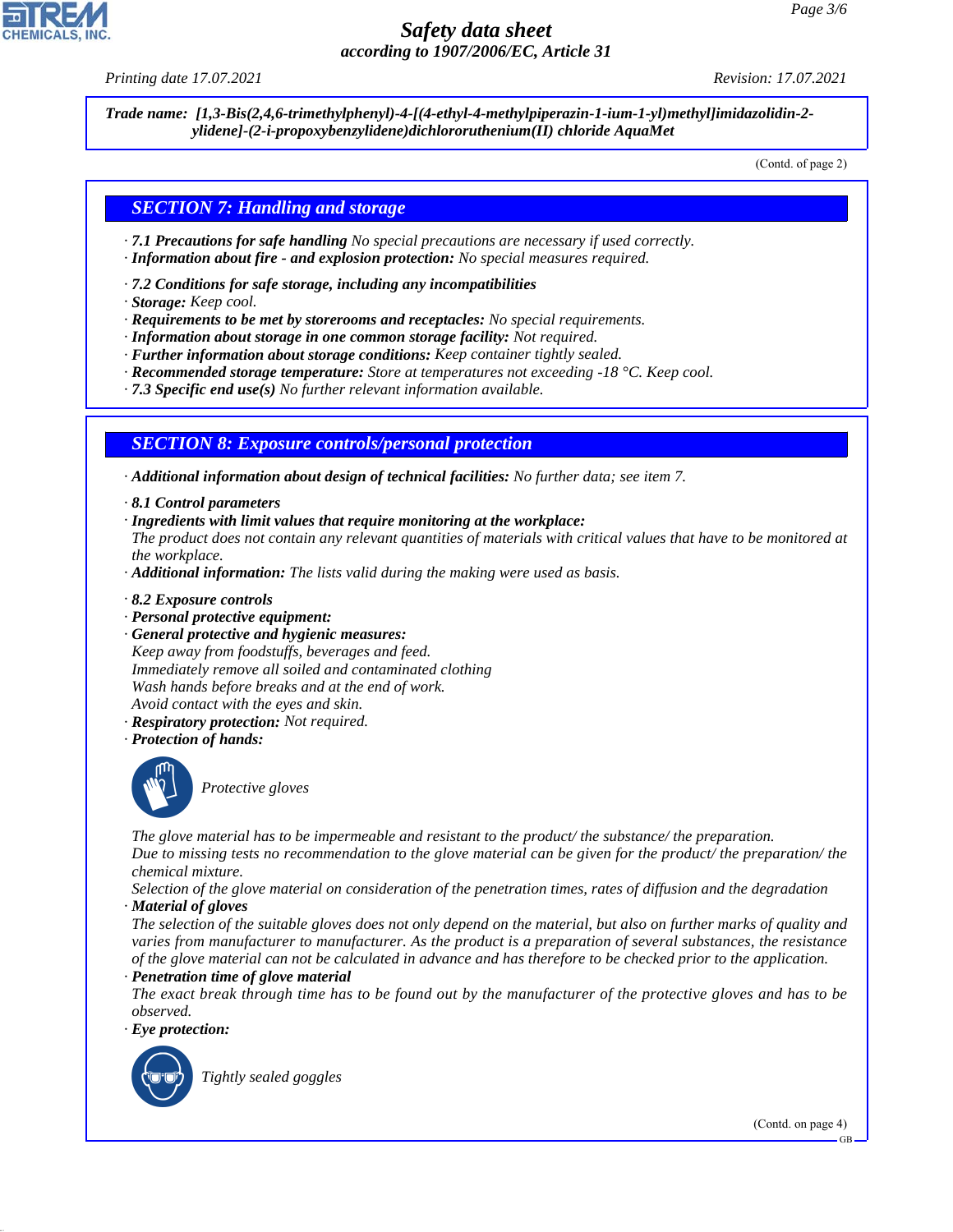

*Printing date 17.07.2021 Revision: 17.07.2021*

| Trade name: [1,3-Bis(2,4,6-trimethylphenyl)-4-[(4-ethyl-4-methylpiperazin-1-ium-1-yl)methyl]imidazolidin-2- |
|-------------------------------------------------------------------------------------------------------------|
| ylidene]-(2-i-propoxybenzylidene)dichlororuthenium(II) chloride AquaMet                                     |

|                                                             |                                               | (Contd. of page 3) |
|-------------------------------------------------------------|-----------------------------------------------|--------------------|
| · 9.1 Information on basic physical and chemical properties |                                               |                    |
| · General Information                                       |                                               |                    |
| $\cdot$ Appearance:                                         |                                               |                    |
| Form:                                                       | Powder                                        |                    |
| Colour:                                                     | Green                                         |                    |
| · Odour:                                                    | <i><b>Odourless</b></i>                       |                    |
| · Odour threshold:                                          | Not determined.                               |                    |
| $\cdot$ pH-value:                                           | Not applicable.                               |                    |
| · Change in condition                                       |                                               |                    |
| Melting point/freezing point:                               | Undetermined.                                 |                    |
| Initial boiling point and boiling range: $0^{\circ}$ C      |                                               |                    |
| · Flash point:                                              | $0^{\circ}C$                                  |                    |
| · Flammability (solid, gas):                                | Not determined.                               |                    |
| · Ignition temperature:                                     |                                               |                    |
| Decomposition temperature:                                  | Not determined.                               |                    |
| · Auto-ignition temperature:                                | Product is not selfigniting.                  |                    |
| · Explosive properties:                                     | Product does not present an explosion hazard. |                    |
| · Explosion limits:                                         |                                               |                    |
| Lower:                                                      | Not determined.                               |                    |
| <b>Upper:</b>                                               | Not determined.                               |                    |
| · Vapour pressure:                                          | Not applicable.                               |                    |
| $\cdot$ Density:                                            | Not determined.                               |                    |
| · Relative density                                          | Not determined.                               |                    |
| · Vapour density                                            | Not applicable.                               |                    |
| $\cdot$ Evaporation rate                                    | Not applicable.                               |                    |
| · Solubility in / Miscibility with                          |                                               |                    |
| water:                                                      | Insoluble.                                    |                    |
| · Partition coefficient: n-octanol/water:                   | Not determined.                               |                    |
| · Viscosity:                                                |                                               |                    |
| Dynamic:                                                    | Not applicable.                               |                    |
| Kinematic:                                                  | Not applicable.                               |                    |
| · Solvent content:                                          |                                               |                    |
| Organic solvents:                                           | $0.0\%$                                       |                    |
| $VOC$ (EC)                                                  | $0.00\%$                                      |                    |
| . 9.2 Other information                                     | No further relevant information available.    |                    |

## *SECTION 10: Stability and reactivity*

*· 10.1 Reactivity No further relevant information available.*

*· 10.2 Chemical stability*

44.1.1

*· Thermal decomposition / conditions to be avoided: No decomposition if used according to specifications.*

- *· 10.3 Possibility of hazardous reactions No dangerous reactions known.*
- *· 10.4 Conditions to avoid No further relevant information available.*

*· 10.5 Incompatible materials: No further relevant information available.*

(Contd. on page 5)

GB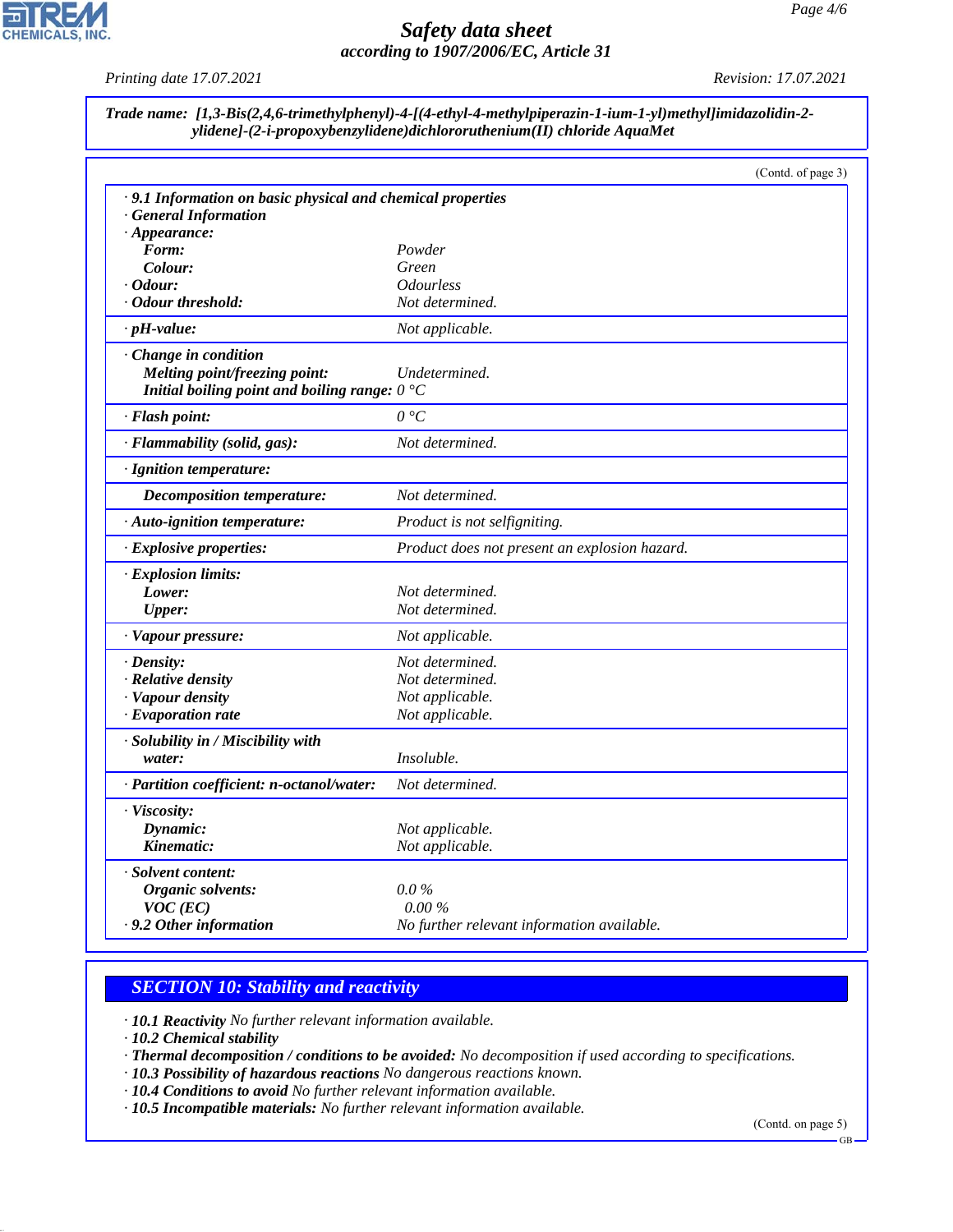*Printing date 17.07.2021 Revision: 17.07.2021*

*Trade name: [1,3-Bis(2,4,6-trimethylphenyl)-4-[(4-ethyl-4-methylpiperazin-1-ium-1-yl)methyl]imidazolidin-2 ylidene]-(2-i-propoxybenzylidene)dichlororuthenium(II) chloride AquaMet*

(Contd. of page 4)

*· 10.6 Hazardous decomposition products: No dangerous decomposition products known.*

### *SECTION 11: Toxicological information*

*· 11.1 Information on toxicological effects*

*· Acute toxicity Based on available data, the classification criteria are not met.*

*· Primary irritant effect:*

*· Skin corrosion/irritation Causes skin irritation.*

- *· Serious eye damage/irritation*
- *Causes serious eye irritation.*
- *· Respiratory or skin sensitisation Based on available data, the classification criteria are not met.*
- *· CMR effects (carcinogenity, mutagenicity and toxicity for reproduction)*
- *· Germ cell mutagenicity Based on available data, the classification criteria are not met.*
- *· Carcinogenicity Based on available data, the classification criteria are not met.*
- *· Reproductive toxicity Based on available data, the classification criteria are not met.*
- *· STOT-single exposure Based on available data, the classification criteria are not met.*
- *· STOT-repeated exposure Based on available data, the classification criteria are not met.*
- *· Aspiration hazard Based on available data, the classification criteria are not met.*

#### *SECTION 12: Ecological information*

- *· 12.1 Toxicity*
- *· Aquatic toxicity: No further relevant information available.*
- *· 12.2 Persistence and degradability No further relevant information available.*
- *· 12.3 Bioaccumulative potential No further relevant information available.*
- *· 12.4 Mobility in soil No further relevant information available.*
- *· Additional ecological information:*
- *· General notes: Not known to be hazardous to water.*
- *· 12.5 Results of PBT and vPvB assessment*
- *· PBT: Not applicable.*
- *· vPvB: Not applicable.*
- *· 12.6 Other adverse effects No further relevant information available.*

### *SECTION 13: Disposal considerations*

- *· 13.1 Waste treatment methods*
- *· Recommendation*

*Must not be disposed together with household garbage. Do not allow product to reach sewage system.*

*· Uncleaned packaging:*

*· Recommendation: Disposal must be made according to official regulations.*

# *SECTION 14: Transport information*

*· 14.1 UN-Number · ADR, ADN, IMDG, IATA not regulated*

44.1.1

(Contd. on page 6)